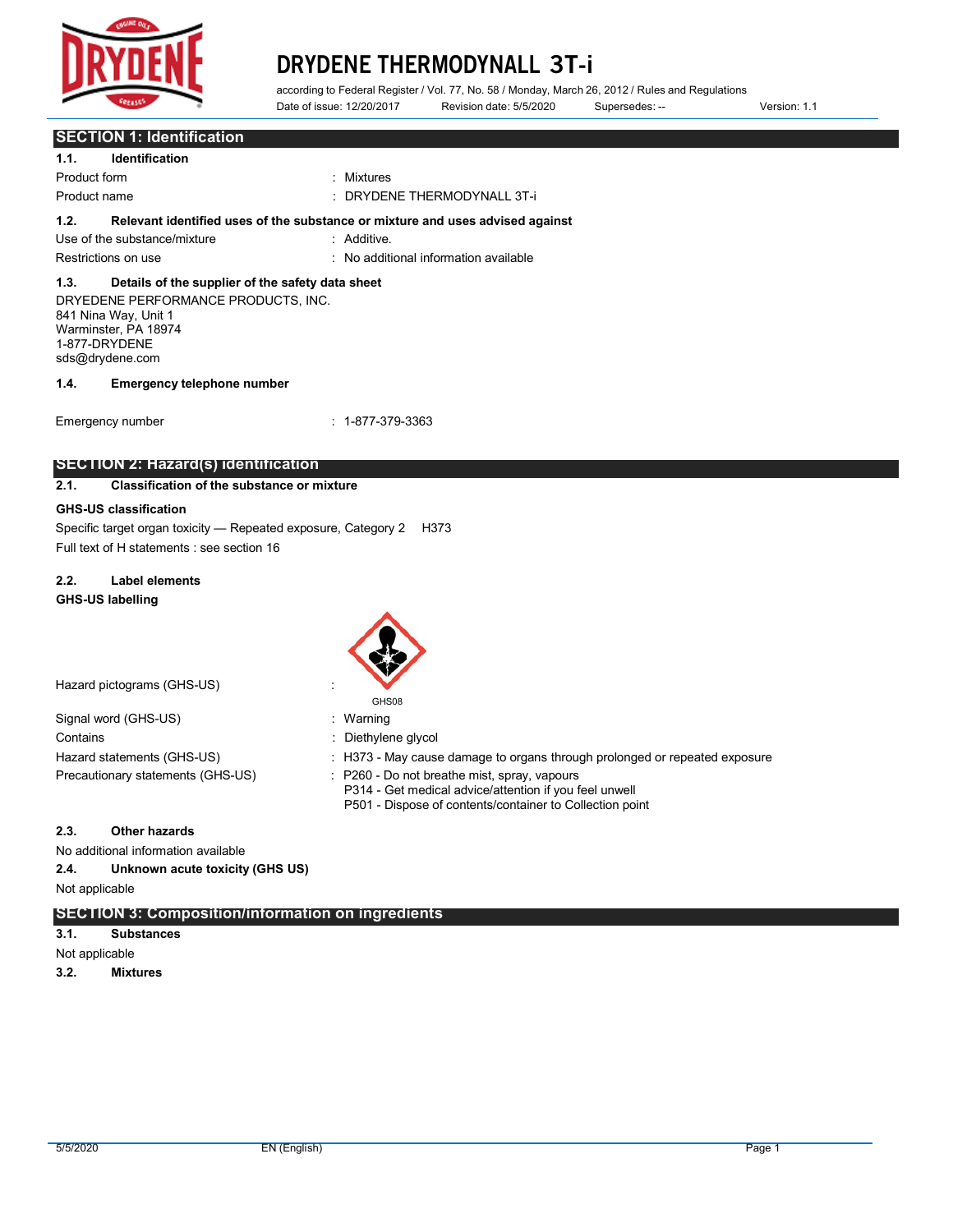# Safety Data Sheet

according to Federal Register / Vol. 77, No. 58 / Monday, March 26, 2012 / Rules and Regulations

| <b>Name</b>       | <b>Product identifier</b> | $\frac{9}{6}$ | <b>GHS-US classification</b>                 |
|-------------------|---------------------------|---------------|----------------------------------------------|
| Diethylene glycol | (CAS-No.) 111-46-6        | - 5           | Acute Tox. 4 (Oral), H302<br>STOT RE 2. H373 |

**\*Chemical name, CAS number and/or exact concentration have been withheld as a trade secret**

Full text of hazard classes and H-statements : see section 16

## **SECTION 4: First aid measures**

| Description of first aid measures<br>4.1.                           |                                                                                                                                       |
|---------------------------------------------------------------------|---------------------------------------------------------------------------------------------------------------------------------------|
| First-aid measures general                                          | : Never give anything by mouth to an unconscious person. If you feel unwell, seek medical<br>advice (show the label where possible).  |
| First-aid measures after inhalation                                 | . If inhaled and if breathing is difficult, remove victim to fresh air and keep at rest in a position<br>comfortable for breathing.   |
| First-aid measures after skin contact                               | : Wash with plenty of soap and water.                                                                                                 |
| First-aid measures after eye contact                                | : If in eyes: Rinse cautiously with water for several minutes. Remove contact lenses, if present<br>and easy to do. Continue rinsing. |
| First-aid measures after ingestion                                  | : Do NOT induce vomiting. Rinse mouth. Get immediate medical advice/attention.                                                        |
| 4.2.<br>Most important symptoms and effects, both acute and delayed |                                                                                                                                       |
| Symptoms/effects                                                    | : May cause damage to organs through prolonged or repeated exposure.                                                                  |
| Symptoms/effects after skin contact                                 | : May cause moderate irritation.                                                                                                      |
| Symptoms/effects after eye contact                                  | : Direct contact with the eyes is likely to be irritating.                                                                            |

# **4.3. Indication of any immediate medical attention and special treatment needed**

All treatments should be based on observed signs and symptoms of distress in the patient.

|                              | <b>SECTION 5: Firefighting measures</b>                             |                                                                                                                                                                                            |
|------------------------------|---------------------------------------------------------------------|--------------------------------------------------------------------------------------------------------------------------------------------------------------------------------------------|
| 5.1.                         | <b>Extinguishing media</b>                                          |                                                                                                                                                                                            |
| Suitable extinguishing media |                                                                     | : Carbon dioxide. Dry powder. Foam. Sand.                                                                                                                                                  |
|                              | Unsuitable extinguishing media                                      | : Do not use a heavy water stream.                                                                                                                                                         |
| 5.2.                         | Special hazards arising from the substance or mixture               |                                                                                                                                                                                            |
| Fire hazard                  |                                                                     | : No particular fire or explosion hazard.                                                                                                                                                  |
| Reactivity                   |                                                                     | : No dangerous reactions known.                                                                                                                                                            |
| 5.3.                         | <b>Advice for firefighters</b>                                      |                                                                                                                                                                                            |
|                              | Firefighting instructions                                           | : Exercise caution when fighting any chemical fire. Do not allow run-off from fire fighting to enter<br>drains or water courses.                                                           |
|                              | Protection during firefighting                                      | : Do not enter fire area without proper protective equipment, including respiratory protection.                                                                                            |
|                              | <b>SECTION 6: Accidental release measures</b>                       |                                                                                                                                                                                            |
| 6.1.                         | Personal precautions, protective equipment and emergency procedures |                                                                                                                                                                                            |
|                              | General measures                                                    | : Avoid all eye and skin contact and do not breathe vapour and mist.                                                                                                                       |
| 6.1.1.                       | For non-emergency personnel                                         |                                                                                                                                                                                            |
|                              | Protective equipment                                                | : Wear suitable gloves.                                                                                                                                                                    |
|                              | <b>Emergency procedures</b>                                         | : Evacuate unnecessary personnel.                                                                                                                                                          |
| 6.1.2.                       | For emergency responders                                            |                                                                                                                                                                                            |
|                              | Protective equipment                                                | : Wear suitable gloves.                                                                                                                                                                    |
|                              | <b>Emergency procedures</b>                                         | : Ventilate area.                                                                                                                                                                          |
| 6.2.                         | <b>Environmental precautions</b>                                    |                                                                                                                                                                                            |
|                              |                                                                     | Do not discharge into drains or the environment. Prevent entry to sewers and public waters.                                                                                                |
| 6.3.                         | Methods and material for containment and cleaning up                |                                                                                                                                                                                            |
| For containment              |                                                                     | : Contain any spills with dikes or absorbents to prevent migration and entry into sewers or<br>streams. Absorb and/or contain spill with inert material, then place in suitable container. |
|                              | Methods for cleaning up                                             | : Take up in non-combustible absorbent material and shove into container for disposal.                                                                                                     |
|                              |                                                                     |                                                                                                                                                                                            |

# **6.4. Reference to other sections**

Section 13: disposal information. Section 7: safe handling. Section 8: personal protective equipment.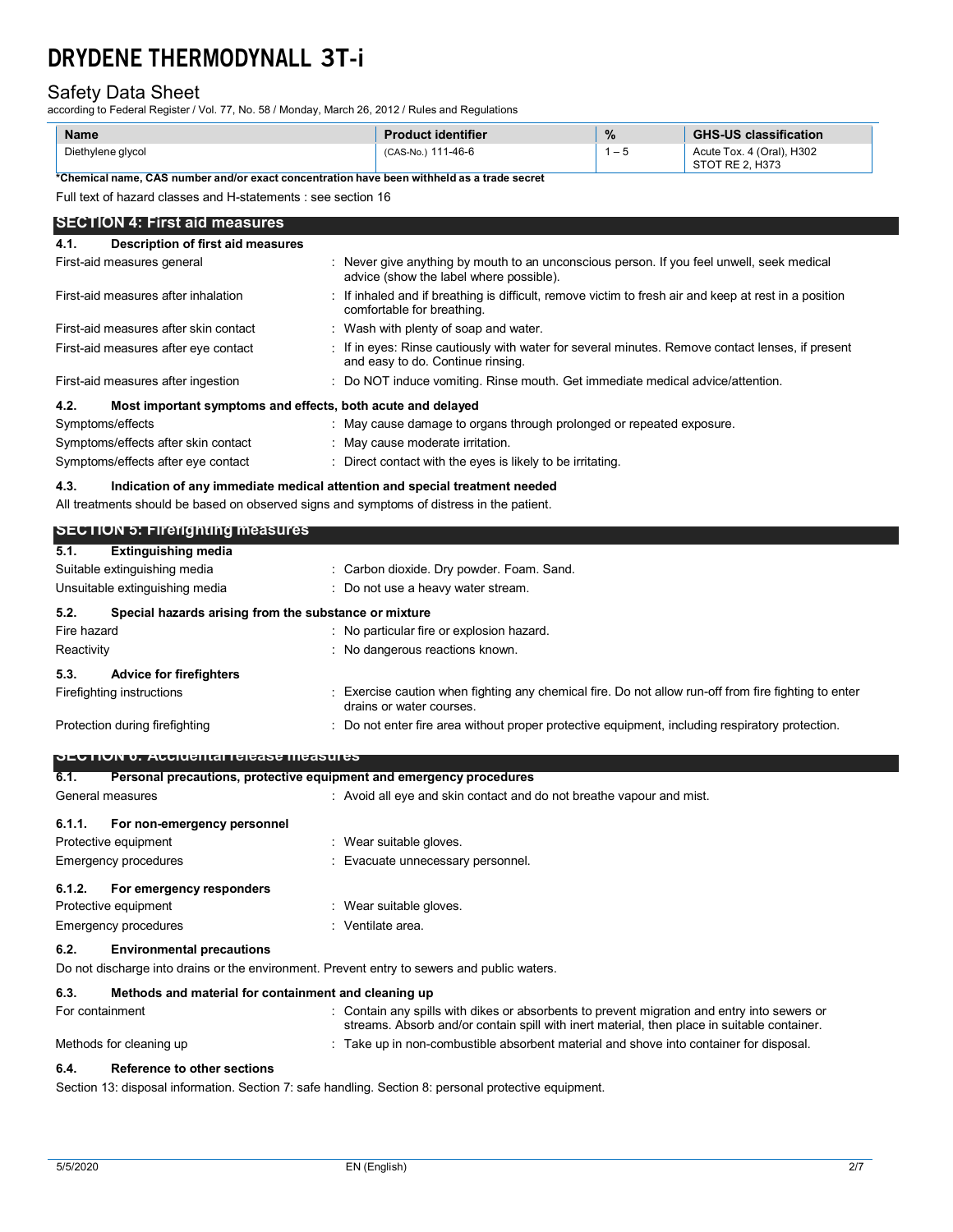# Safety Data Sheet

according to Federal Register / Vol. 77, No. 58 / Monday, March 26, 2012 / Rules and Regulations

| <b>SECTION 7: Handling and storage</b>                               |                                                                                                                            |  |  |  |
|----------------------------------------------------------------------|----------------------------------------------------------------------------------------------------------------------------|--|--|--|
| Precautions for safe handling<br>7.1.                                |                                                                                                                            |  |  |  |
| Precautions for safe handling                                        | : Avoid breathing vapours. Do not get in eyes, on skin, or on clothing.                                                    |  |  |  |
| Hygiene measures                                                     | : Wash hands and other exposed areas with mild soap and water before eating, drinking or<br>smoking and when leaving work. |  |  |  |
| Conditions for safe storage, including any incompatibilities<br>7.2. |                                                                                                                            |  |  |  |
| Storage conditions                                                   | : Do not store near food, foodstuffs, drugs, or potable water supplies. Store in a dry, cool and<br>well-ventilated place. |  |  |  |
| Incompatible products                                                | : Strong oxidizers. Strong bases. Strong acids.                                                                            |  |  |  |
| Incompatible materials                                               | : Heat sources. Sources of ignition.                                                                                       |  |  |  |

# **SECTION 8: Exposure controls/personal protection**

## **8.1. Control parameters**

| Diethylene glycol (111-46-6)     |                                                                                                                                         |  |
|----------------------------------|-----------------------------------------------------------------------------------------------------------------------------------------|--|
| Not applicable                   |                                                                                                                                         |  |
| 8.2.<br><b>Exposure controls</b> |                                                                                                                                         |  |
| Appropriate engineering controls | : Avoid creating mist or spray. Avoid splashing. Provide local exhaust ventilation of closed<br>transfer systems to minimize exposures. |  |
| Personal protective equipment    | : Avoid all unnecessary exposure.                                                                                                       |  |
| Hand protection                  | : In case of repeated or prolonged contact wear gloves.                                                                                 |  |
| Eye protection                   | : In case of splashing or aerosol production: protective goggles.                                                                       |  |
| Respiratory protection           | : In case of inadequate ventilation wear respiratory protection. Wear appropriate mask.                                                 |  |

# **SECTION 9: Physical and chemical properties**

| Information on basic physical and chemical properties<br>9.1. |  |                   |
|---------------------------------------------------------------|--|-------------------|
| Physical state                                                |  | Liquid            |
| Appearance                                                    |  | Free & clear.     |
| Colour                                                        |  | Colourless        |
| Odour                                                         |  | odourless         |
| Odour threshold                                               |  | No data available |
| рH                                                            |  | $9.3 - 10(50\%)$  |
| Melting point                                                 |  | No data available |
| Freezing point                                                |  | $-7 °C$           |
| Boiling point                                                 |  | > 280 °C          |
| Flash point                                                   |  | 166 - 171 °C      |
| Relative evaporation rate (butylacetate=1)                    |  | No data available |
| Flammability (solid, gas)                                     |  | No data available |
| <b>Explosive limits</b>                                       |  | No data available |
| <b>Explosive properties</b>                                   |  | No data available |
| Oxidising properties                                          |  | No data available |
| Vapour pressure                                               |  | No data available |
| Relative density                                              |  | 1.129 @ 20 °C     |
| Relative vapour density at 20 °C                              |  | No data available |
| Solubility                                                    |  | Soluble in water. |
| Log Pow                                                       |  | No data available |
| Auto-ignition temperature                                     |  | 323 °C            |
| Decomposition temperature                                     |  | No data available |
| Viscosity                                                     |  | No data available |
| Viscosity, kinematic                                          |  | No data available |
| Viscosity, dynamic                                            |  | No data available |

# **9.2. Other information**

No additional information available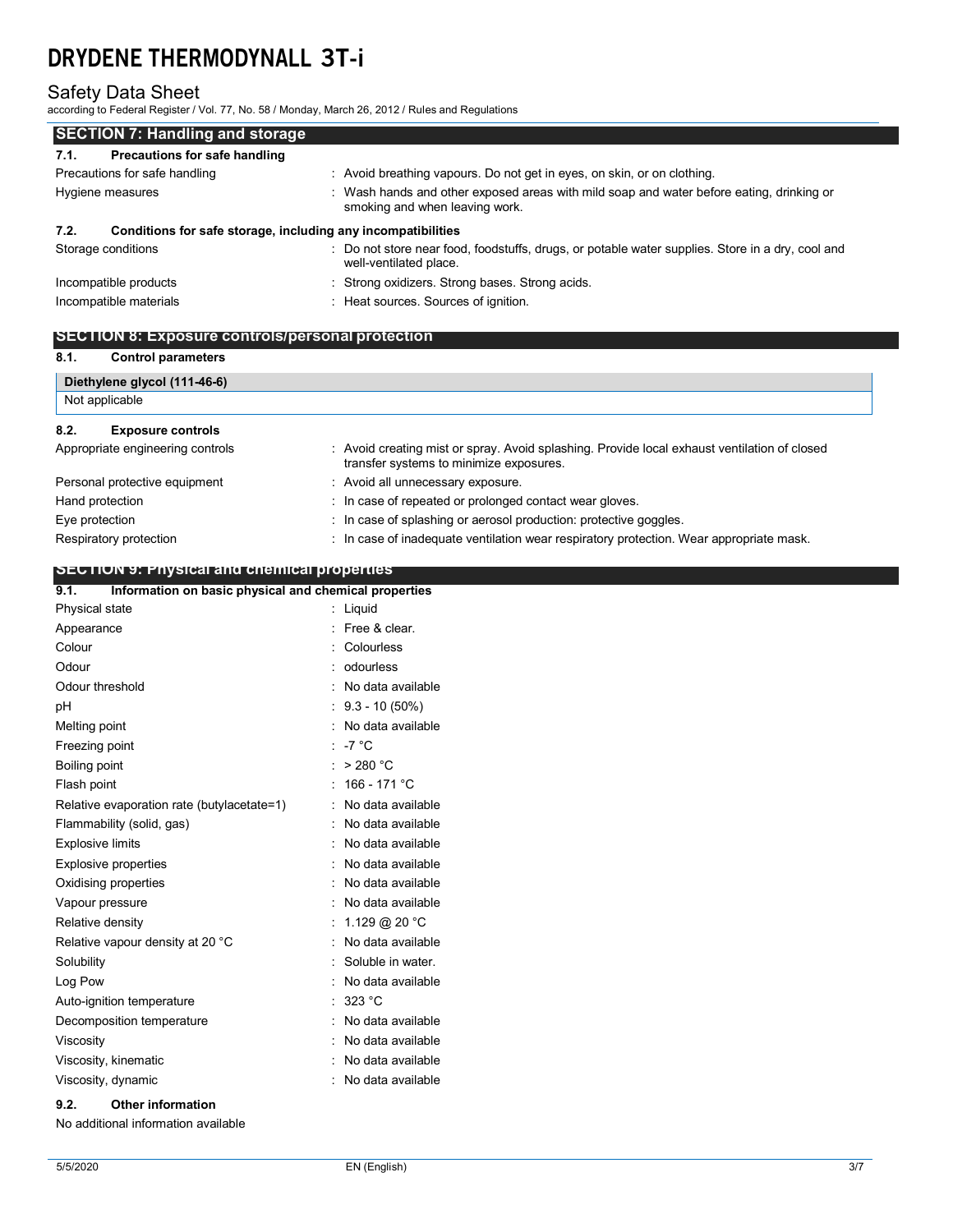# Safety Data Sheet

according to Federal Register / Vol. 77, No. 58 / Monday, March 26, 2012 / Rules and Regulations

# **SECTION 10: Stability and reactivity**

## **10.1. Reactivity**

No dangerous reactions known.

# **10.2. Chemical stability**

Stable at ambient temperature and under normal conditions of use.

#### **10.3. Possibility of hazardous reactions**

Hazardous polymerization will not occur.

# **10.4. Conditions to avoid**

Heat.

#### **10.5. Incompatible materials**

Strong acids. Strong bases. Strong oxidizing agents.

#### **10.6. Hazardous decomposition products**

Carbon dioxide. Carbon monoxide. Aldehydes.

# **SECTION 11: Toxicological information**

# **11.1. Information on toxicological effects** Likely routes of exposure **interprettive and intervalse of exposure**  $\cdot$  ingestion; Skin and eye contact

| Acute toxicity                                        | : Not classified                                                     |
|-------------------------------------------------------|----------------------------------------------------------------------|
| Diethylene glycol (111-46-6)                          |                                                                      |
| LD50 dermal rat                                       | 13300 mg/kg                                                          |
| LC50 inhalation rat (mg/l)                            | $> 4.6$ mg/l/4h                                                      |
| ATE US (oral)                                         | 500.000 mg/kg bodyweight                                             |
| ATE US (dermal)                                       | 13300.000 mg/kg bodyweight                                           |
| Skin corrosion/irritation                             | : Not classified                                                     |
| Serious eye damage/irritation                         | : Not classified                                                     |
| Respiratory or skin sensitisation                     | : Not classified                                                     |
| Germ cell mutagenicity                                | : Not classified                                                     |
| Carcinogenicity                                       | : Not classified                                                     |
| Reproductive toxicity                                 | : Not classified                                                     |
| Specific target organ toxicity (single exposure)      | : Not classified                                                     |
| Specific target organ toxicity (repeated<br>exposure) | : May cause damage to organs through prolonged or repeated exposure. |
| Aspiration hazard                                     | : Not classified                                                     |
| Symptoms/effects after skin contact                   | : May cause moderate irritation.                                     |
| Symptoms/effects after eye contact                    | : Direct contact with the eyes is likely to be irritating.           |

# **SECTION 12: Ecological information**

# **12.1. Toxicity**

| Diethylene glycol (111-46-6)              |                        |
|-------------------------------------------|------------------------|
| LC50 fish 1                               | 75200 mg/l             |
| EC50 Daphnia 1                            | > 10000 mg/l           |
| 12.2.<br>Persistence and degradability    |                        |
| <b>DRYDENE THERMODYNALL 3T-i</b>          |                        |
| Persistence and degradability             | Not established        |
| Diethylene glycol (111-46-6)              |                        |
| Persistence and degradability             | Readily biodegradable. |
| 12.3.<br><b>Bioaccumulative potential</b> |                        |
| <b>DRYDENE THERMODYNALL 3T-i</b>          |                        |
| Bioaccumulative potential                 | Not established.       |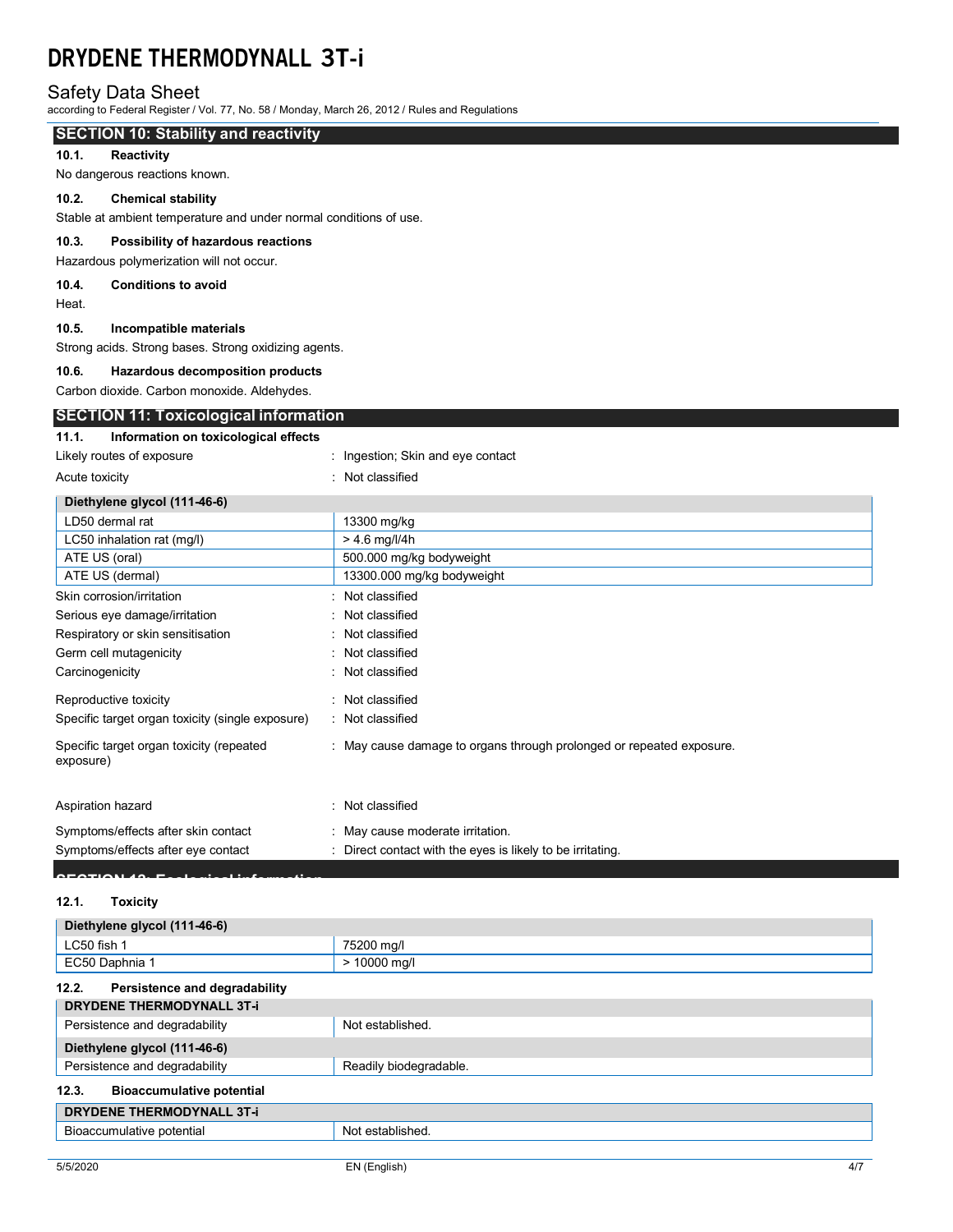# Safety Data Sheet

according to Federal Register / Vol. 77, No. 58 / Monday, March 26, 2012 / Rules and Regulations

| Diethylene glycol (111-46-6)               |                                                                                             |
|--------------------------------------------|---------------------------------------------------------------------------------------------|
| Bioconcentration factor (BCF REACH)        | 100                                                                                         |
| Log Pow                                    | $-1.98$                                                                                     |
| Bioaccumulative potential                  | Not expected to bioaccumulate.                                                              |
| 12.4.<br><b>Mobility in soil</b>           |                                                                                             |
| <b>DRYDENE THERMODYNALL 3T-i</b>           |                                                                                             |
| Ecology - soil                             | Not established.                                                                            |
| 12.5.<br>Other adverse effects             |                                                                                             |
| Effect on the global warming               | : No known effects from this product.                                                       |
| Other information                          | : No additional information available.                                                      |
| <b>SECTION 13: Disposal considerations</b> |                                                                                             |
| <b>Waste treatment methods</b><br>13.1.    |                                                                                             |
| Sewage disposal recommendations            | : Do not dispose of waste into sewer.                                                       |
| Waste disposal recommendations             | : Dispose in a safe manner in accordance with local/national regulations.                   |
| <b>SECTION 14: Transport information</b>   |                                                                                             |
| <b>Department of Transportation (DOT)</b>  |                                                                                             |
| In accordance with DOT                     |                                                                                             |
| Transport document description             | : RQ, UN3082 Environmentally hazardous substances, liquid, n.o.s. (ethylene glycol), 9, Ill |
| UN-No.(DOT)                                | : UN3082                                                                                    |
| Proper Shipping Name (DOT)                 | : Environmentally hazardous substances, liquid, n.o.s.<br>ethylene glycol                   |
| Transport hazard class(es) (DOT)           | : 9 - Class 9 - Miscellaneous hazardous material 49 CFR 173.140                             |
| Packing group (DOT)                        | : III - Minor Danger                                                                        |
| Hazard labels (DOT)                        | : 9 - Class 9 (Miscellaneous dangerous materials)                                           |
|                                            |                                                                                             |
| <b>DOT Symbols</b>                         | : G - Identifies PSN requiring a technical name                                             |
| Other information                          | $RQ \ge 509,683$ lbs.                                                                       |
| <b>Transport by sea</b>                    |                                                                                             |
| Not regulated.                             |                                                                                             |
| Air transport                              |                                                                                             |
| Not regulated.                             |                                                                                             |

**SECTION 15: Regulatory information**

#### **15.1. US Federal regulations**

All components of this product are listed, or excluded from listing, on the United States Environmental Protection Agency Toxic Substances Control Act (TSCA) inventory

This product or mixture is not known to contain a toxic chemical or chemicals in excess of the applicable de minimis concentration as specified in 40 CFR §372.38(a) subject to the reporting requirements of section 313 of Title III of the Superfund Amendments and Reauthorization Act of 1986 and 40 CFR Part 372.

#### **15.2. International regulations**

### **CANADA**

# **Diethylene glycol (111-46-6)**

Listed on the Canadian DSL (Domestic Substances List) inventory.

# **EU-Regulations**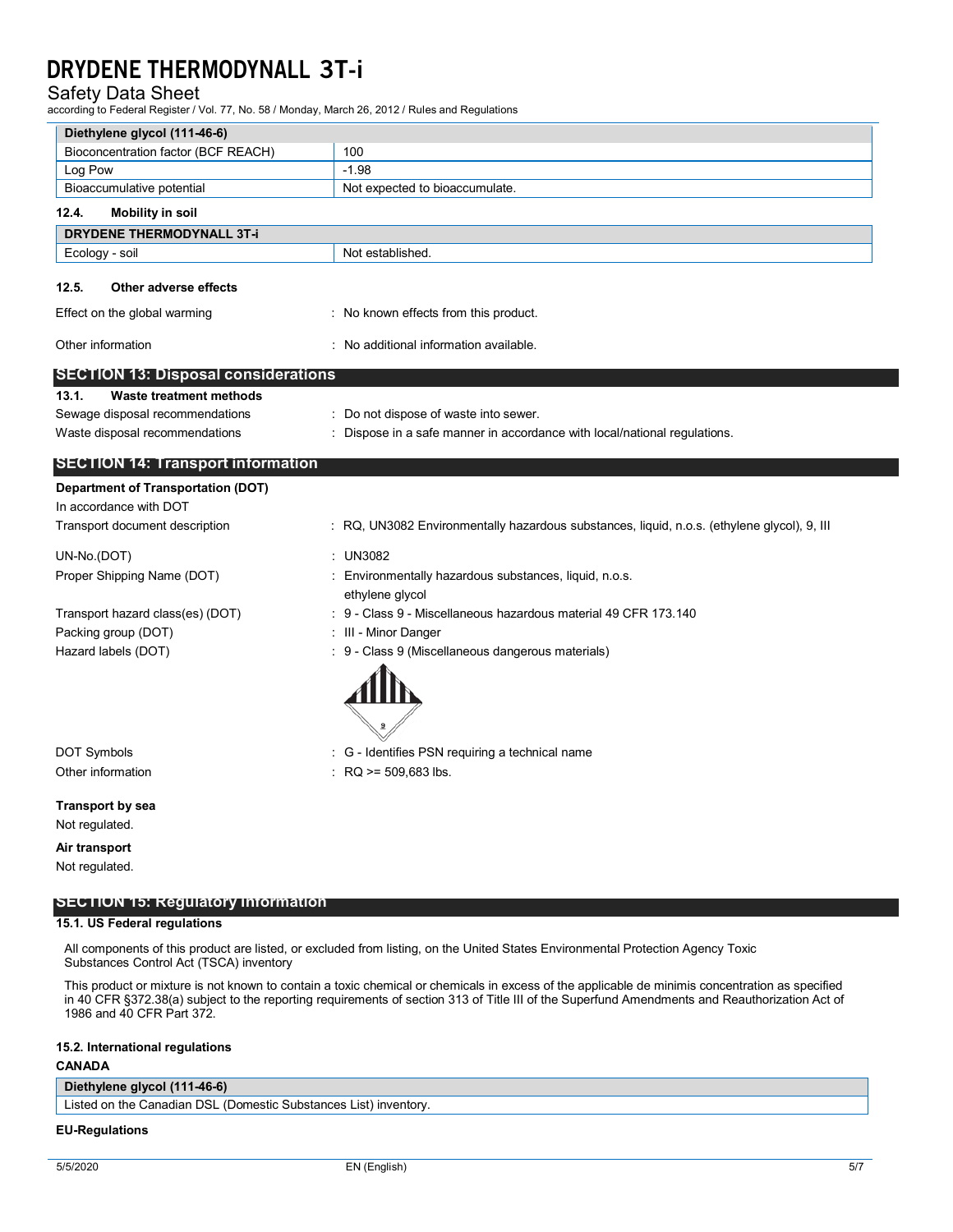Safety Data Sheet

according to Federal Register / Vol. 77, No. 58 / Monday, March 26, 2012 / Rules and Regulations

#### **Diethylene glycol (111-46-6)**

Listed on the EEC inventory EINECS (European Inventory of Existing Commercial Chemical Substances)

#### **National regulations**

# **Diethylene glycol (111-46-6)**

Listed on the Japanese ENCS (Existing & New Chemical Substances) inventory Listed on the AICS (Australian Inventory of Chemical Substances) Listed on Taiwan National Chemical Inventory Listed on NZIoC (New Zealand Inventory of Chemicals) Listed on KECI (Korean Existing Chemicals Inventory) Listed on IECSC (Inventory of Existing Chemical Substances Produced or Imported in China) Listed on PICCS (Philippines Inventory of Chemicals and Chemical Substances)

# **15.3. US State regulations DRYDENE THERMODYNALL 3T-i**

State or local regulations **California Proposition 65 - This product contains**, or may contain, trace quantities of a substance(s) known to the state of California to cause cancer, developmental and/or reproductive harm

## **SECTION 16: Other information**

#### **Disclaimer:**

Although reasonable care has been taken in the preparation of this document, we extend no warranties and make no representations as to the accuracy or completeness of the information contained herein, and assume no responsibility regarding the suitability of this information for the user's intended purposes or for the consequences of its use. Each individual should make a determination as to the suitability of the information for their particular purpose(s).

End-use applications **NOT** supported by Drydene Performance Products for monoethylene glycol, diethylene glycol and triethylene glycol. These limitations include products restricted by law, applications in which may raise unacceptable risks, and other applications which Drydene Performance products has decided not to, including minimizing unnecessary risk and liabilities to the company. Drydene Performance Products does not knowingly market these products into these non- supported applications. This list is not all-inclusive, and Drydene Performance Products reserves the right to modify the same at any time.

- The use of production of tobacco and in the manufacture of tobacco products (including but not limited to additives, humectants, filters, inks, and paper)
- The use for the generation of artificial smoke / theatrical fogs / mist. This includes applications such as artificial / e-cigarettes.
- The use as ingredient in fuel for warming foods (Sterno™-like application) or in fuel for heating an enclosed space where human exposure is possible.
- The use in fire extinguishing sprinkler systems.
- The use in the manufacture of munitions.
- The use in the production of de-icers for use on roadways, sidewalks and in aircraft lavatories.
- The use as a component of heat transfer fluids in systems where the heat transfer fluids could infiltrate (i.e., via an exchanger leak, backflow prevention failure, or other means) a potable water.
- The use as a non-reacted component in a formulation for direct internal or external human / animal contact, including, but not limited to ingestion, inhalation, and skin contact and in medical / veterinary devices and medial / veterinary. Examples of some such applications are uses as a direct component in foods, beverages, pharmaceuticals, cosmetics, personal care products or children's products.
- The use for consumer or hospital usage for deodorizing or air "purifying" purposes by spraying as an aerosol.
- The use as a non-reacted component in adhesives, plasticizers, and softening agents for packaging having direct contact with food or beverage.
- The use as a non-reacted component in the formulation of glues, pastes, ice / heat packs or other items where the potential for significant human contact and/or ingestion exists (including but not limited to children's school glue/paste or arts/craft glue/paste, toys, children products).
- The use as a fluid for pressure testing piping.

Revision date : 12/20/2017